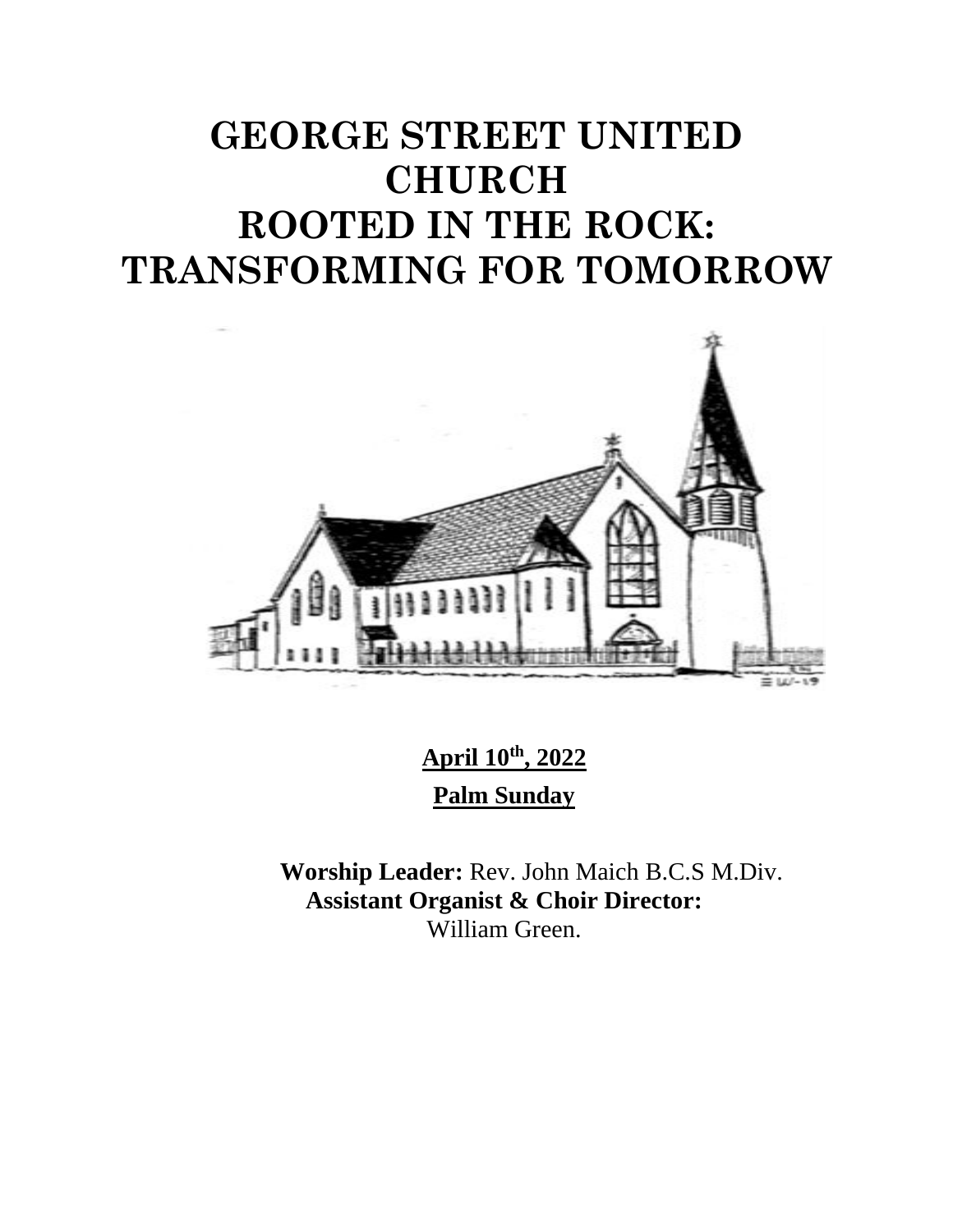## **WE GATHER AS GOD'S PEOPLE**

## **Organ Prelude**

## **Land Acknowledgement, Welcome, and Announcements:**

## **Sharing The Peace of Christ:**

#### **\*Call To Worship:**

- ONE: Come all you people, come to the streets, and sing the praises of the God who draws near.
- **ALL: Blessed are you Redeeming Christ! Blessed and holy are you for your willingness to leave your throne and forgo your privilege for the sake of our salvation. May your name be praised forever and may we sing your glory from now into eternity!**
- **\*Hymn: VU 29 Hark The Glad Sound**

#### **Opening Prayer:** *(in unison)*

**ALL: We have waited for you to come. In the darkness of our oppression and under the weight of our bondage we have cried out for your light and your lightness. Take our burdens and lay your yoke upon us that we may work with you and for you in this day and age.**

#### **Prayer Of Confession:**

- ONE: In the midst of our praises let us testify to the truth of our need for God's grace and mercy.
- **ALL: We confess, O Lord, that we have sinned and fallen short of your glory. We testify, that in our weakness we have made a mess of the world that you have given to us. We commit ourselves anew to your**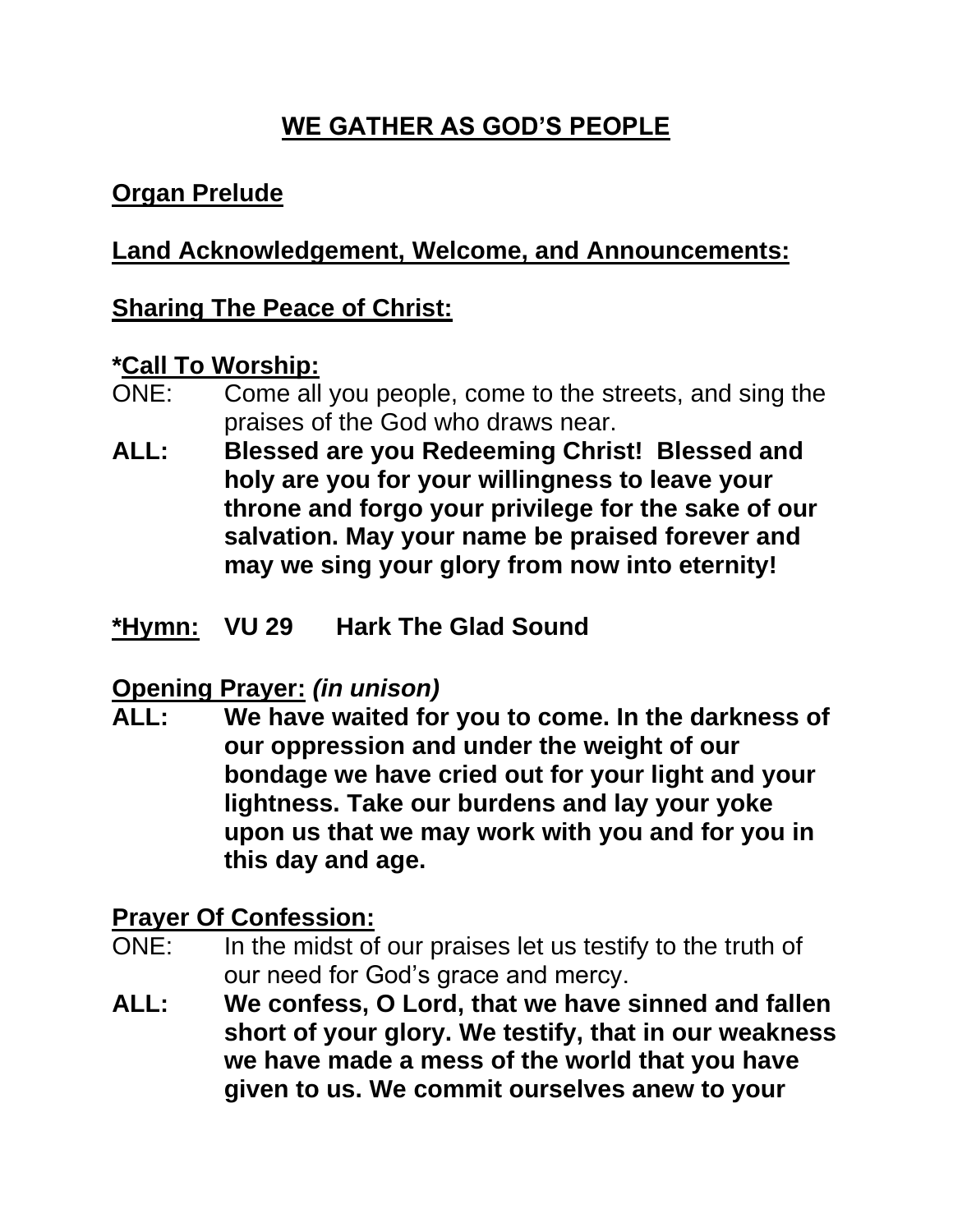**vision and your purpose, keep us on track and help us to serve you, your people and your kingdom faithfully now and forever. Amen.**

## **Assurance of Pardon:**

- ONE: God has sent Jesus into the world not to condemn nor to destroy but to redeem and to restore. You are new creations in Christ Jesus and free from all condemnation.
- **ALL: We cling to the promise that we have received. That a place has been prepared for us in the Kingdom of Heaven. Help us to grow and mature in our faith so that we may serve you fully. Amen.**
- **\*Hymn: VU 123 Hosanna, Loud Hosanna**

## **WE LISTEN TO GOD'S WORD**

#### **Prayer for Illumination** *(in unison)***:**

**ALL: Thank you God, for the ways that you have chosen to reveal yourself to us. Thank you for the whole of Creation and her testimony. Thank you for the words of your servants and their witness. Thank you for the gift of Jesus, your word made flesh and for his commandments. Touch our hearts and our ears that we may hear you anew.**

| <b>Hebrew Lesson:</b>     | <b>Isaiah 50: 4-9</b>       | Paula Eddy-Shea |
|---------------------------|-----------------------------|-----------------|
| <b>Responsive Lesson:</b> | <b>Psalm 118 VU pg. 837</b> |                 |
| <b>Epistle Lesson:</b>    | Philippian 2: 5-11          |                 |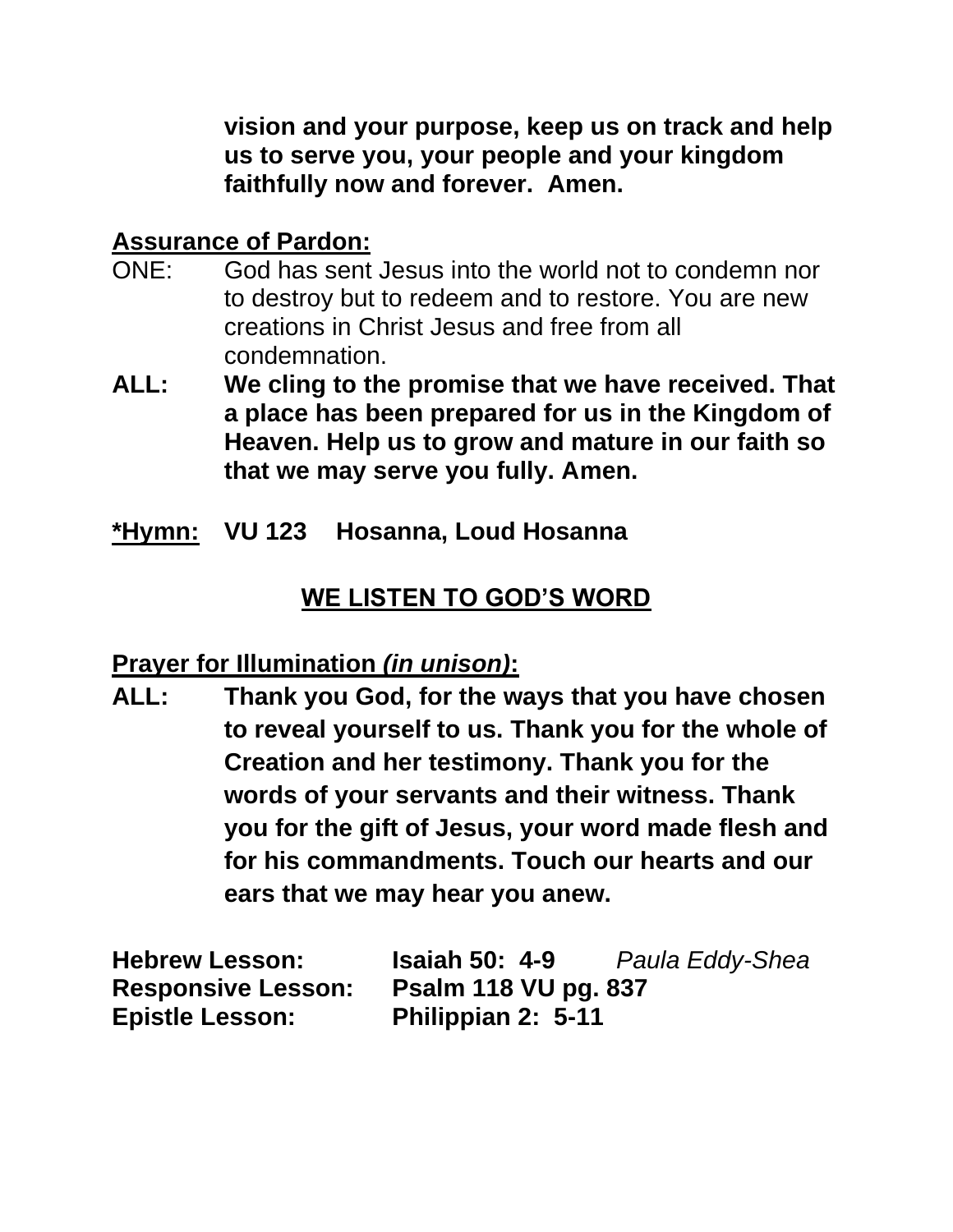#### **Anthem**

**Gospel Lesson: Luke 19: 28-40**

**Sermon: If These Were Silent**

**\*Hymn: VU 127 Ride On, Ride On In Majesty**

**Prayers of the People: The LORD's Prayer:**

## **WE RESPOND TO GOD'S WORD**

#### **Minute For Mission:**

#### **Invitation to the Offering:**

ONE: Mindful of all that God has done for us from the founding of the universe we bring forward the fruits of our labour and our being. We offer our time, talents, and our treasures, for the furthering of God's Holy Kingdom with joyful hearts.

**Prayer of Dedication:** *(in unison)*

**ALL: Thank you, gentle Saviour, for accepting our gifts. Thank you for using them to serve your children near and far. Thank you for allowing us to be your agents of grace in the world. Amen.**

#### **\*Hymn: VU 314 Come Now, Almighty King**

#### **\*BENEDICTION:**

ONE: As people of God, you form a community of faith within The United Church of Canada